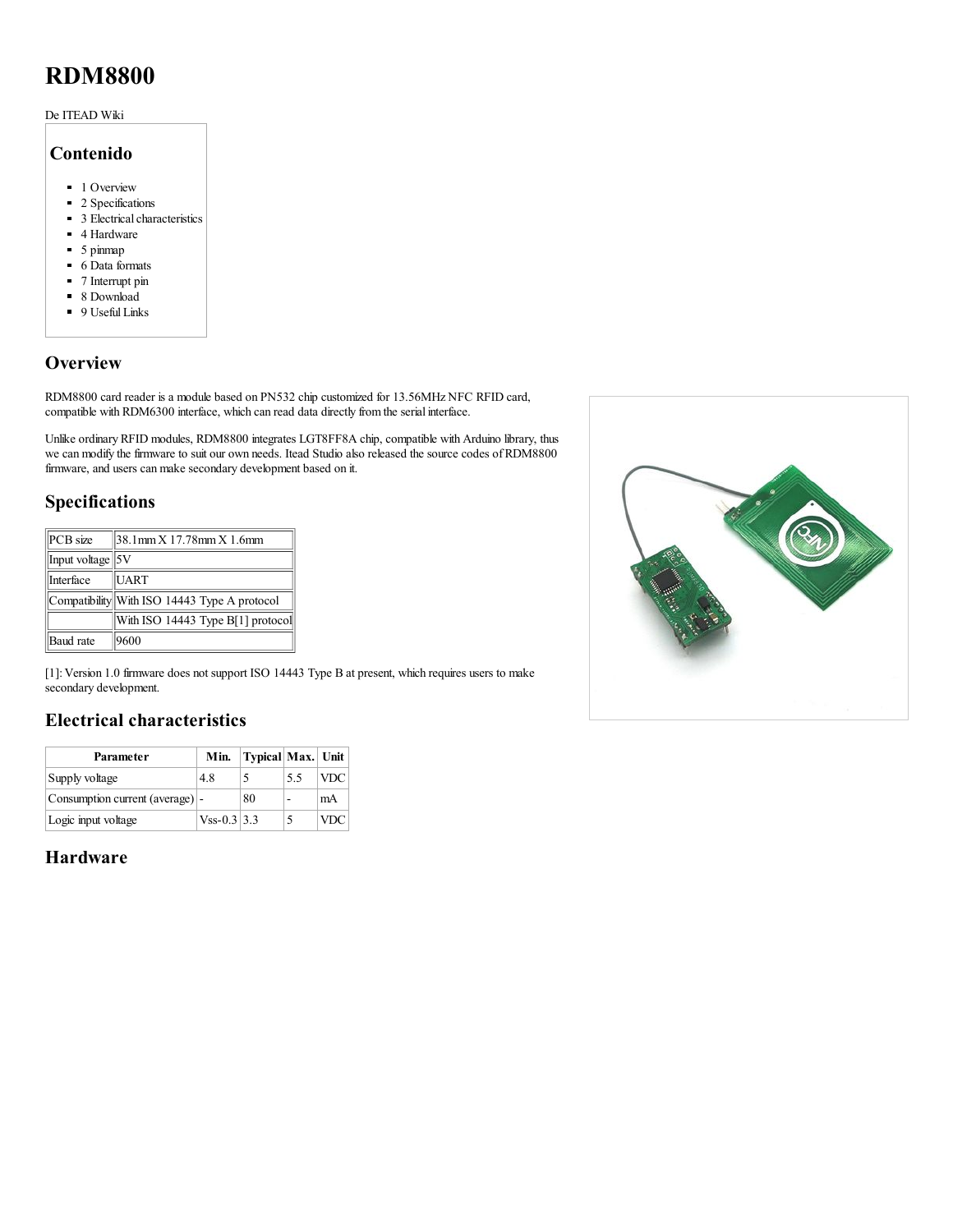

# <span id="page-1-0"></span>pinmap

| $P_{in}$       |           | Pin Pin name     | <b>Description</b>      |
|----------------|-----------|------------------|-------------------------|
| P1             |           | $Pin1 +5V(DC)$   | Power input             |
| P1             |           | Pin2 GND         | Ground                  |
| P1             | Pin3 NC   |                  | Unoccupied              |
| P1             |           | $Pin4$ $RX(TTL)$ | <b>UART</b> input       |
| P1             |           | Pin5   TX(TTL)   | <b>UART</b> output      |
| P <sub>2</sub> |           | $Pin1$ LED       | Interrupt pin           |
| P <sub>2</sub> |           | $Pin2 +5V(DC)$   | Power output            |
| P <sub>2</sub> |           | Pin3 GND         | Ground                  |
| P <sub>3</sub> |           | $Pin1$   ANT1    | Antenna interface       |
| P <sub>3</sub> |           | $Pin2$   ANT2    | Antenna interface       |
| P4             |           | $Pin1$ SWD       | SWD debugging interface |
| P4             |           | $Pin2$ 3.3V      | Power output            |
| P <sub>4</sub> |           | $Pin3$ SWC       | SWD debugging interface |
| <b>P4</b>      | $Pin4$ NC |                  | Unoccupied              |
| <b>P4</b>      |           | Pin5 RST         | Reset                   |
| P4             |           | Pin6 GND         | Ground                  |

# <span id="page-1-1"></span>Data formats

According to V1.0 firmware, there is one type of data output:

Directly output a card N.O.

The serial port will output a 10-digit decimal ACSII code card N.O. directly, which will be followed by a break line "0x0D 0x0A".

For example: the card number is 46553491, the output data will be "0046553491", (HEX: "0x30 0x30 0x34 0x36 0x35 0x35 0x33 0x34 0x39 0x31 0x0D 0x0A").

# <span id="page-1-2"></span>Interrupt pin